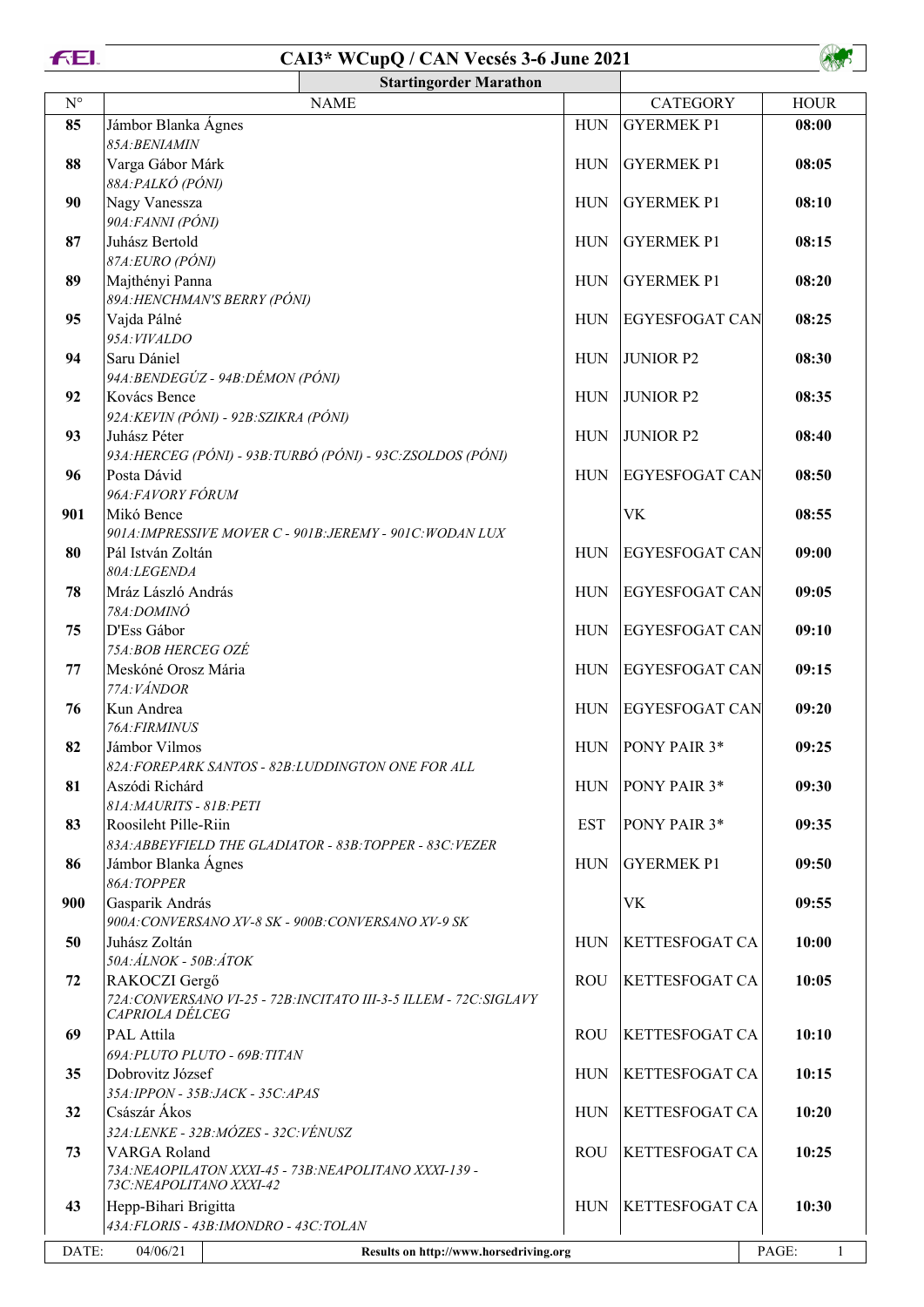

|             | <b>Startingorder Marathon</b>                                                                                          |            |                       |             |  |
|-------------|------------------------------------------------------------------------------------------------------------------------|------------|-----------------------|-------------|--|
| $N^{\circ}$ | <b>NAME</b>                                                                                                            |            | <b>CATEGORY</b>       | <b>HOUR</b> |  |
| 65          | Vörös Zorán<br>65A: DANDI - 65B: MAESTOSO MUSKÉTÁS - 65C: NÁNDOR                                                       | <b>HUN</b> | <b>KETTESFOGAT CA</b> | 10:35       |  |
| 67          | <b>KOVACS</b> Imre<br>67A: SIGLAVY BAGDADY IZSAK P - 67B: KOHEILAN XIII-50 FADD P -<br>67C: KOHEILAN XIII-20 FULOP P   | <b>ROU</b> | <b>KETTESFOGAT CA</b> | 10:40       |  |
| 63          | Szilágyi Zsolt<br>63A: IRONIC K - 63B: JANNEMAN - 63C: JOLO                                                            | <b>HUN</b> | <b>KETTESFOGAT CA</b> | 10:45       |  |
| 57          | Penzer László<br>57A: INCITATO XIV-31 IGOR - 57B: MAESTOSO XLIX-10 MAYA -<br>57C:NEAPOLITANO XXXII-30                  | <b>HUN</b> | <b>KETTESFOGAT CA</b> | 10:50       |  |
| 62          | Szécsi István<br>62A: FÁRAÓ - 62B: SPURI-M - 62C: STARM-M                                                              | <b>HUN</b> | <b>KETTESFOGAT CA</b> | 10:55       |  |
| 47          | Ifj. Simon József<br>47A: KONCERT - 47B: SIGLAVY CAPRIOLA V-2 SK/DORINA - 47C: SZONJA                                  | <b>HUN</b> | <b>KETTESFOGAT CA</b> | 11:00       |  |
| 59          | Sánta István<br>59A: JASMIN 3 - 59B: MAESTOSO FRANKÓ - 59C: SIGLAVY CAPRIOLA<br><b>DOBOS</b>                           | <b>HUN</b> | <b>KETTESFOGAT CA</b> | 11:05       |  |
| 53          | Lovass Sándor<br>53A: INCITATO INAS - 53C: MAESTOSO CARLOS                                                             | <b>HUN</b> | <b>KETTESFOGAT CA</b> | 11:10       |  |
| 34          | Dani Marcell Balázs<br>34A: MAESTOSO MAKETT - 34B: MAESTOSO XXXIII-40 - 34C: SIGLAVY<br>CAPRIOLA XXVI-26               | <b>HUN</b> | <b>KETTESFOGAT CA</b> | 11:15       |  |
| 30          | CHYLIKOVA, Michaela<br>30A: GENERALISSIMUS ADIVINA XLI-28 - 30B: RUDOLFO EREDITA V-40<br>- 30C:SACRAMOSO ENEIS XIV - 7 | <b>CZE</b> | <b>KETTESFOGAT CA</b> | 11:20       |  |
| 38          | Fábián Ferenc<br>38A: CONVERSANO CORVETTE - 38B: HEKTOR - 38C: KIGYÓ                                                   | <b>HUN</b> | <b>KETTESFOGAT CA</b> | 11:25       |  |
| 64          | Tóth Csaba<br>64C: TRABI P - 64A: SIGLAVY CAPRIOLA V-3 SK/ERON - 64B: TAKO P                                           | <b>HUN</b> | <b>KETTESFOGAT CA</b> | 11:30       |  |
| 41          | Gergely János                                                                                                          | <b>HUN</b> | <b>KETTESFOGAT CA</b> | 11:35       |  |
| 31          | 41A: BABA - 41B: CATOKI II - 41C: DARIO ROYAL<br>NOVAK, Petr                                                           | <b>CZE</b> | <b>KETTESFOGAT CA</b> | 11:40       |  |
| 42          | 31C:MONTADA - 34 - 31B:MONZA - 5 - 31A:BERTA (GSS XL)<br>Gubacsi Gergő                                                 | <b>HUN</b> | <b>KETTESFOGAT CA</b> | 11:45       |  |
| 60          | 42A:FAVORY SUMMÁS - 42B:SIGLAVY FELLEG - 42C:VÉNUSZ<br>Sipos Zoltán<br>$60A:DINO - 60B:INKA - 60C:ZEUSZ$               | <b>HUN</b> | <b>KETTESFOGAT CA</b> | 11:50       |  |
| 68          | <b>NISTOR Nicolae</b><br>68A: FABULEUS - 68B: FANATIEK - 68C: AIDA                                                     | <b>ROU</b> | <b>KETTESFOGAT CA</b> | 11:55       |  |
| 36          | Domsa Dalma<br>36B: SIGLAVY CAPRIOLA XXVI-31 - 36A: SIGLAVY-CAPRIOLA XXVI-10 -<br>36C: SIGLAVY-CAPRIOLA XXVI-7         | <b>HUN</b> | <b>KETTESFOGAT CA</b> | 12:00       |  |
| 52          | Kovács Szabolcs Tamás<br>52A: NONIUS X-52 VIHAR - 52B: NONIUS X-65 VADVIRÁG - 52C: VÁRDA                               | <b>HUN</b> | <b>KETTESFOGAT CA</b> | 12:05       |  |
| 56          | Pap Albert<br>56A: MAESTOSO RUBIN - 56B: ROYAL - 56C: SALVADOR                                                         | <b>HUN</b> | <b>KETTESFOGAT CA</b> | 12:10       |  |
| 54          | Nagy Tibor<br>54A: SIR DO - 54B: SIR DON - 54C: WALTER                                                                 | <b>HUN</b> | <b>KETTESFOGAT CA</b> | 12:15       |  |
| 48          | ifj. Veszelszki Gábor<br>48A: CSILLAG - 48B: SIGLAVY CAPRIOLA SZILAJ                                                   | <b>HUN</b> | <b>KETTESFOGAT CA</b> | 12:20       |  |
| 51          | Kákonyi Norbert<br>51A: FICSÚR - 51B: SOMOS - 51C: SZÉPLAK SÁRKÁNY                                                     | <b>HUN</b> | <b>KETTESFOGAT CA</b> | 12:25       |  |
| 61          | Szabó Roland<br>61A: MAESTOSO BANDI - 61B: PÁRDUC - 61C: PLUTO PÁRDUC                                                  | <b>HUN</b> | <b>KETTESFOGAT CA</b> | 12:30       |  |
| 46          | ifj. Fekete György<br>46A: DÍNÓ - 46B: ISODORO CE - 46C: JASON                                                         | <b>HUN</b> | <b>KETTESFOGAT CA</b> | 12:35       |  |
| 40          | Farkas László<br>40A: EDWARD - 40B: ELAN - 40C: KINGSTON VDW                                                           | <b>HUN</b> | <b>KETTESFOGAT CA</b> | 12:40       |  |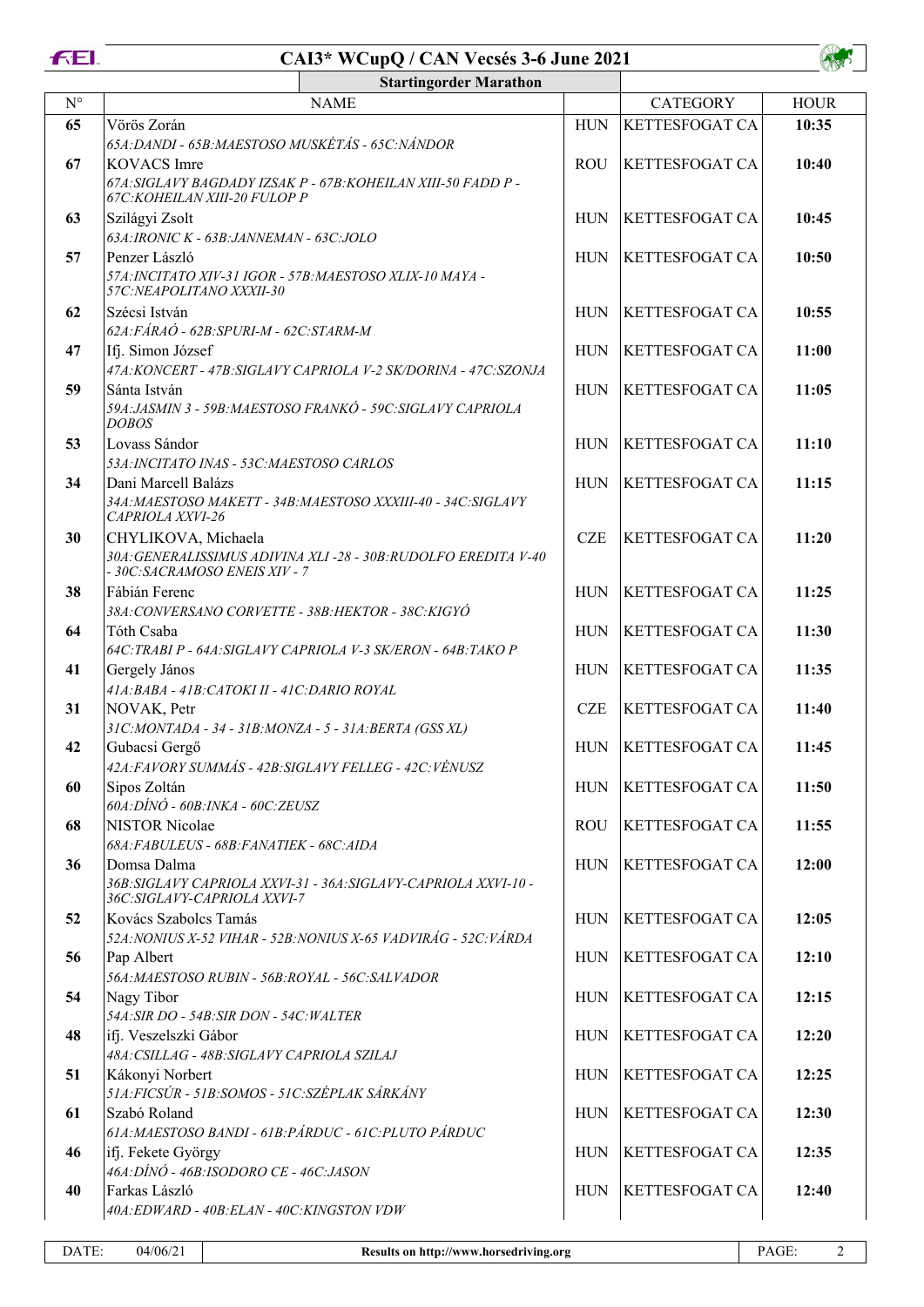|--|--|--|--|



| <b>Startingorder Marathon</b> |                                                                                                                                                          |            |  |                        |             |
|-------------------------------|----------------------------------------------------------------------------------------------------------------------------------------------------------|------------|--|------------------------|-------------|
| $N^{\circ}$                   | <b>NAME</b>                                                                                                                                              |            |  | <b>CATEGORY</b>        | <b>HOUR</b> |
| 37                            | Dr. Tóth Andrea<br>37A: BONUS - 37B: MAESTOSO GAETANA X - 37C: RICARDO                                                                                   | <b>HUN</b> |  | <b>KETTESFOGAT CA</b>  | 12:45       |
| 39                            | Farkas József<br>39A: DANCER-W - 39B: DIAMANT - 39C: FAVORY XXXI-45-2-1 FACAN                                                                            | <b>HUN</b> |  | <b>KETTESFOGAT CA</b>  | 12:50       |
| 55                            | Osztertág Kristóf<br>55A: PORTOS - 55B: PUCCI - 55C: TROJA                                                                                               | <b>HUN</b> |  | <b>KETTESFOGAT CA</b>  | 12:55       |
| 45                            | Ifj. Dobrovitz József<br>45A:DJ - 45B:DUCK - 45C:EROS H                                                                                                  | <b>HUN</b> |  | <b>KETTESFOGAT CA</b>  | 13:00       |
| 66                            | FUMAGALLI, Claudio<br>66A: GABBER - 66B: JASON - 66C: JUVENTUS                                                                                           | <b>ITA</b> |  | <b>KETTESFOGAT CA</b>  | 13:05       |
| 44                            | Hölle Martin<br>44A: CHERON - 44B: DIOR - 44C: EPPIE                                                                                                     | <b>HUN</b> |  | <b>KETTESFOGAT CA</b>  | 13:10       |
| 70                            | PAL Attila<br>70A: IZZY - 70B: VIKTOR                                                                                                                    | <b>ROU</b> |  | <b>KETTESFOGAT CA</b>  | 13:15       |
| 49                            | Juhász Zoltán<br>49A: COBRA - 49B: NONIUS XII-153 APOSTOL - 49C: RITTMEISTER<br>NONIUS-161 CORDOBA                                                       | <b>HUN</b> |  | <b>KETTESFOGAT CA</b>  | 13:20       |
| 79                            | Pál István Zoltán<br>79A:JOHNNY                                                                                                                          | <b>HUN</b> |  | <b>EGYESFOGAT CAN</b>  | 13:25       |
| 98                            | Vida József<br>98A: CHEEROKEE - 98B: JORIS - 98C: KESELY - 98D: MATKA -<br>98E:TORINO                                                                    | <b>HUN</b> |  | <b>HORSE FOUR-IN-H</b> | 13:32       |
| 97                            | Velkei József<br>97A:BOGAR - 97B:KIVI - 97C:NEAPOLITANO KONOK - 97D:SIMI -<br>97E:SOLYOM                                                                 | <b>HUN</b> |  | <b>HORSE FOUR-IN-H</b> | 13:39       |
| 12                            | JUHASZ László<br>12D: HARCOS - 12B: FAVORY FABULA - 12C: FICKO - 12E: NEAPOLITANO<br>NIMROD - 12A: CONVERSANO BAJNOK                                     | <b>HUN</b> |  | <b>HORSE FOUR-IN-H</b> | 13:46       |
| 16                            | SCHEIK József Jr.<br>16A: HOLLANDS NEXT TOP TUIGER G.W. - 16E: ZAFIR - 16B: MAYKI -<br>16D:ZEUSZ - 16C:PEDRO                                             | <b>HUN</b> |  | <b>HORSE FOUR-IN-H</b> | 13:53       |
| 3                             | SCHLÖGELHOFER Christian<br>3A: CIPO - 3B: DOXA - 3E: TULIP - 3C: MAESTOSO MARSALL -<br>3D: MAESTOSO SZILVESZTER                                          | AUT        |  | <b>HORSE FOUR-IN-H</b> | 14:00       |
| 21                            | VÉN János<br>21E: THE BART FURIOSO II-93 - 21A: FURIOSO XXXVI-102 INKA -<br>21C: THE BART FURIOSO II-103 - 21D: THE BART FURIOSO II-107<br><b>INDULO</b> | <b>HUN</b> |  | <b>HORSE FOUR-IN-H</b> | 14:07       |
| $\overline{2}$                | RUSCHITZKA Andreas<br>2A: CAVALLA 9 - 2D: GENERALISSIMUS COLYRIA - 2B: CONCORDIA 7 -<br>2C: GENERALE EXTRACTA XLIX 12 - 2E: RUDOLFO PASTORELLA V 3       | AUT        |  | <b>HORSE FOUR-IN-H</b> | 14:14       |
| 25                            | <b>BABO</b> Kalman<br>25E: THE BART FURIOSO II-100 - 25D: RINGO - 25A: CEZAR - 25B: DAKAR<br>- 25C: SEAPETECE ERS                                        | <b>ROU</b> |  | <b>HORSE FOUR-IN-H</b> | 14:21       |
| 19                            | SZAKÁCS Róbert<br>19D: OKI P - 19E: OKTAVIA P - 19B: CONVERSANO SZELLO -<br>19A: CONVERSANO CARMEN - 19C: GRETCHEN P                                     | <b>HUN</b> |  | <b>HORSE FOUR-IN-H</b> | 14:28       |
| 13                            | KOZÁRI József<br>13D: SUNNY - 13E: UDO - 13B: FURST REKORD - 13A: DONNERHALL JR.<br><i>- 13C:KORZO</i>                                                   | <b>HUN</b> |  | <b>HORSE FOUR-IN-H</b> | 14:35       |
| 17                            | SZABÓ Lajos<br>17E: MAESTOSO MARTON - 17D: GONCOL - 17C: FAVORY FURFANG -<br>17B: FAVORY FENOMEN - 17A: CONVERSANO CONGO                                 | <b>HUN</b> |  | <b>HORSE FOUR-IN-H</b> | 14:42       |
| 26                            | RAKOCZI Gergo<br>26B: NEAPOLITANO XXIX 131 - 26A: MAESTOSO L-18 -<br>26C: NEAPOLITANO XXXII 13 - 26D: NEAPOLITANO XXXII 26 -<br>26E: TULIPAN XXII-3      | <b>ROU</b> |  | <b>HORSE FOUR-IN-H</b> | 14:49       |
| 1                             | <b>BINDER Wolfgang</b><br>1B: FERRERO 2 - 1E: REINZAUBER - 1A: FEINER TANZ - 1C: GENTELINI -<br>1D:GUTENBERG                                             | <b>AUT</b> |  | <b>HORSE FOUR-IN-H</b> | 14:56       |